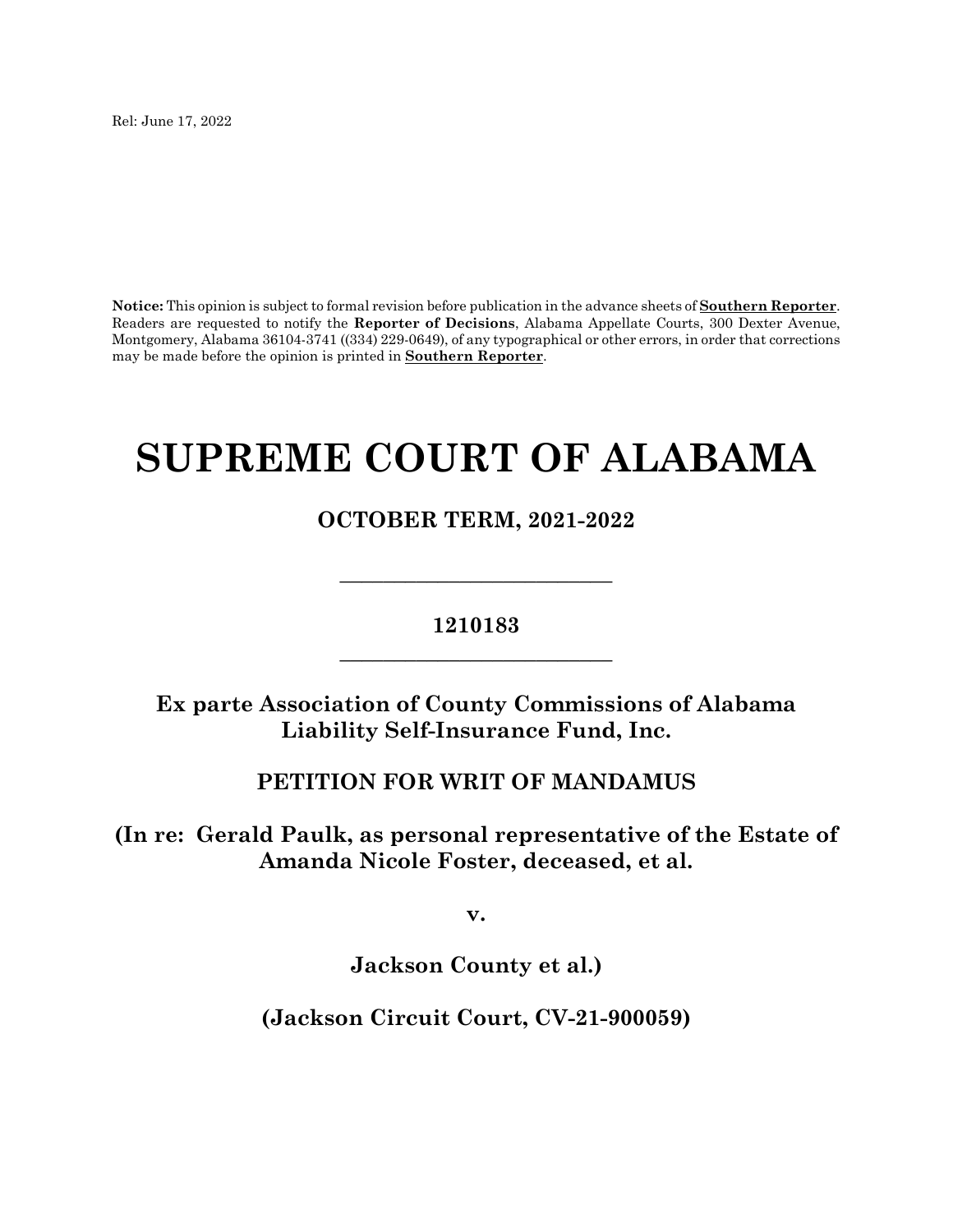STEWART, Justice.

The Association of County Commissions of Alabama Liability Self-Insurance Fund, Inc. ("the Fund"), petitions this Court for a writ of mandamus directing the Jackson Circuit Court ("the trial court") to dismiss an action filed against it based on the purported immunity afforded to it as a liability self-insurance fund ("LSIF") under § 11-30-7, Ala. Code 1975. For the following reasons, we grant the petition.

## Background

On January 27, 2020, a fire occurred at "Dock B," a covered dock with 36 boat slips located at the Jackson County Park. That fire resulted in fatalities, injuries, and property damage. In May 202[1](#page-1-0), ten plaintiffs<sup>1</sup> sued Jackson County, the Fund, and numerous other defendants asserting, among other claims, wrongful-death, negligence, and wantonness claims. Jackson County is a member of the Fund, which was created pursuant to the Liability Self-Insurance Funds Act, § 11-30-1 et

<span id="page-1-0"></span><sup>1</sup>The plaintiffs are: Gerald Paulk, as personal representative of the Estate of Amanda Nicole Foster, deceased; Yancy Tyler Roper, as administrator of the Estate of Yancy Farrell Roper, deceased; John Sanderson; Alvin Brown; Elford Burns; Harrel Burns; Bryan McGaha; Tim Parker; Wayne Waldrop; and Devin Thomas.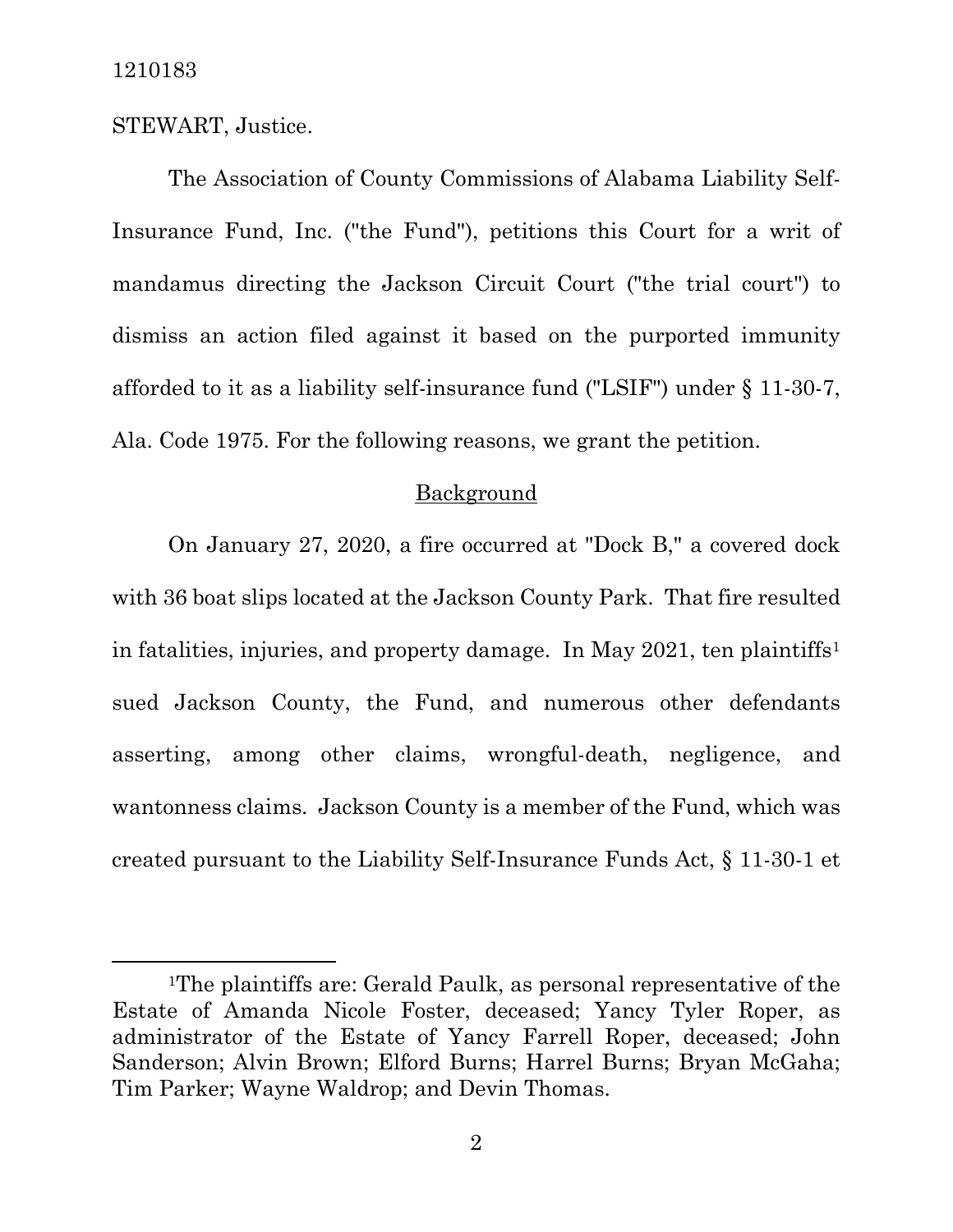seq., Ala. Code 1975 ("the Act"). The Act provides for the creation of LSIFs by two or more counties "for the purpose of pooling resources and funds to self-insure such counties and/or their officers and employees acting in the line and scope of their employment" from claims for damages. § 11- 30-1(1), Ala. Code 1975.

The plaintiffs alleged that the Fund had undertaken a duty to Jackson County, as its insured, to annually, and as otherwise necessary, "inspect and/or audit the premises of the Park and Dock B to assist in implementing and monitoring a safety program" that was intended to identify, prevent, and warn Jackson County about potential hazards, including fire-safety hazards. The plaintiffs alleged that the Fund had failed to exercise reasonable care in conducting those inspections, that it had failed to recognize the safety concerns with Dock B, and that its failures had resulted in the fatalities, injuries, and property losses suffered by the plaintiffs.

The Fund filed a motion to dismiss the claims against it, asserting that § 11-30-7 provides it immunity from such claims. That statute provides:

"No liability self-insurance fund nor the trustees thereof shall be subject to suit by any third party on account of a claim

3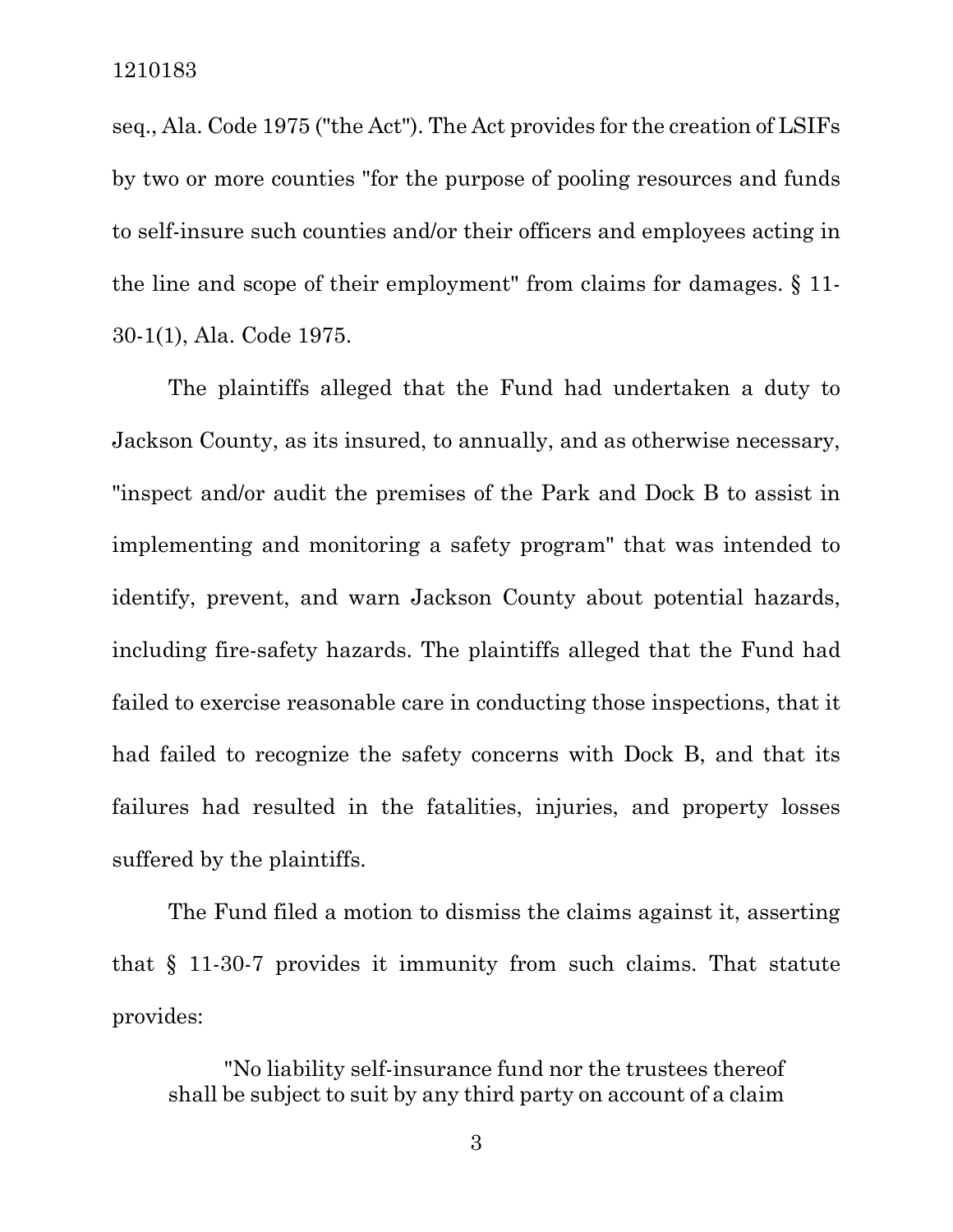against a member county or its officers and employees. It shall incur no liability to any party other than that authorized and contracted for under provisions of [the Act]."

§ 11-30-7. Specifically, the Fund argued that, based on the above language, the plaintiffs were barred from bringing their action against the Fund because, the Fund contended, the plaintiffs were seeking to impose liability on the Fund that it had not "authorized and contracted for." The plaintiffs responded and asserted that the Fund was not entitled to immunity under § 11-30-7 because their claims were directly against the Fund based on its own alleged independent actions and not based on Jackson County's liability.

On November 12, 2021, the trial court entered an order denying the Fund's motion to dismiss. In the order, the trial court determined that the first sentence of § 11-30-7 "authorizes a suit by a third party [against an LSIF] so long as it is not on account of a claim against a member county or its officers." The trial court concluded that, because the plaintiffs had specifically alleged that the Fund itself had committed tortious acts separate and apart from any actions of Jackson County, the first sentence of § 11-30-7 did not provide the Fund immunity. The trial court also rejected the Fund's argument that the second sentence of § 11-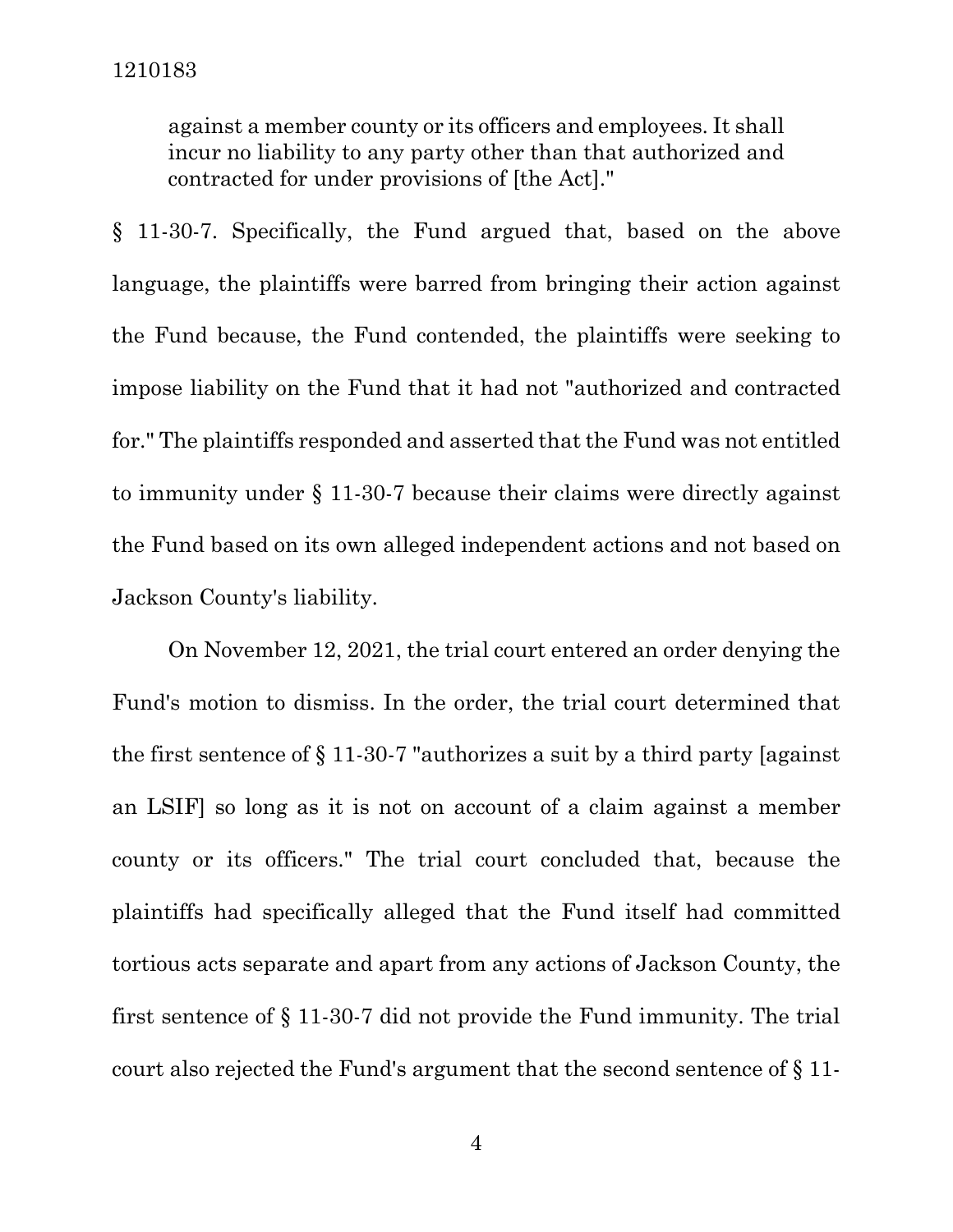30-7 immunized LSIFs from liability for their own tortious conduct. The trial court reasoned that, because the first sentence of that statute indicates that an LSIF could be liable to a third party if the action is not based on a claim against a member county, the legislature would not negate the first sentence with the inclusion of a second sentence granting such broad immunity. The trial court also opined that the phrase "shall incur no liability" in the second sentence is intended to merely limit the contractual liabilities of the Fund. The Fund filed a petition for a writ of mandamus to this Court.

#### Standard of Review

To be entitled to a writ of mandamus, a petitioner must demonstrate "1) a clear legal right in the petitioner to the order sought; 2) an imperative duty upon the respondent to perform, accompanied by a refusal to do so; 3) the lack of another adequate remedy; and 4) properly invoked jurisdiction of the court." Ex parte United Serv. Stations, Inc., 628 So. 2d 501, 503 (Ala. 1993). The sole question before this Court is whether the Fund is immune from the plaintiffs' claims asserted against it. Although the denial of a motion to dismiss is generally not reviewable by a petition for a writ of mandamus, this Court will review the denial of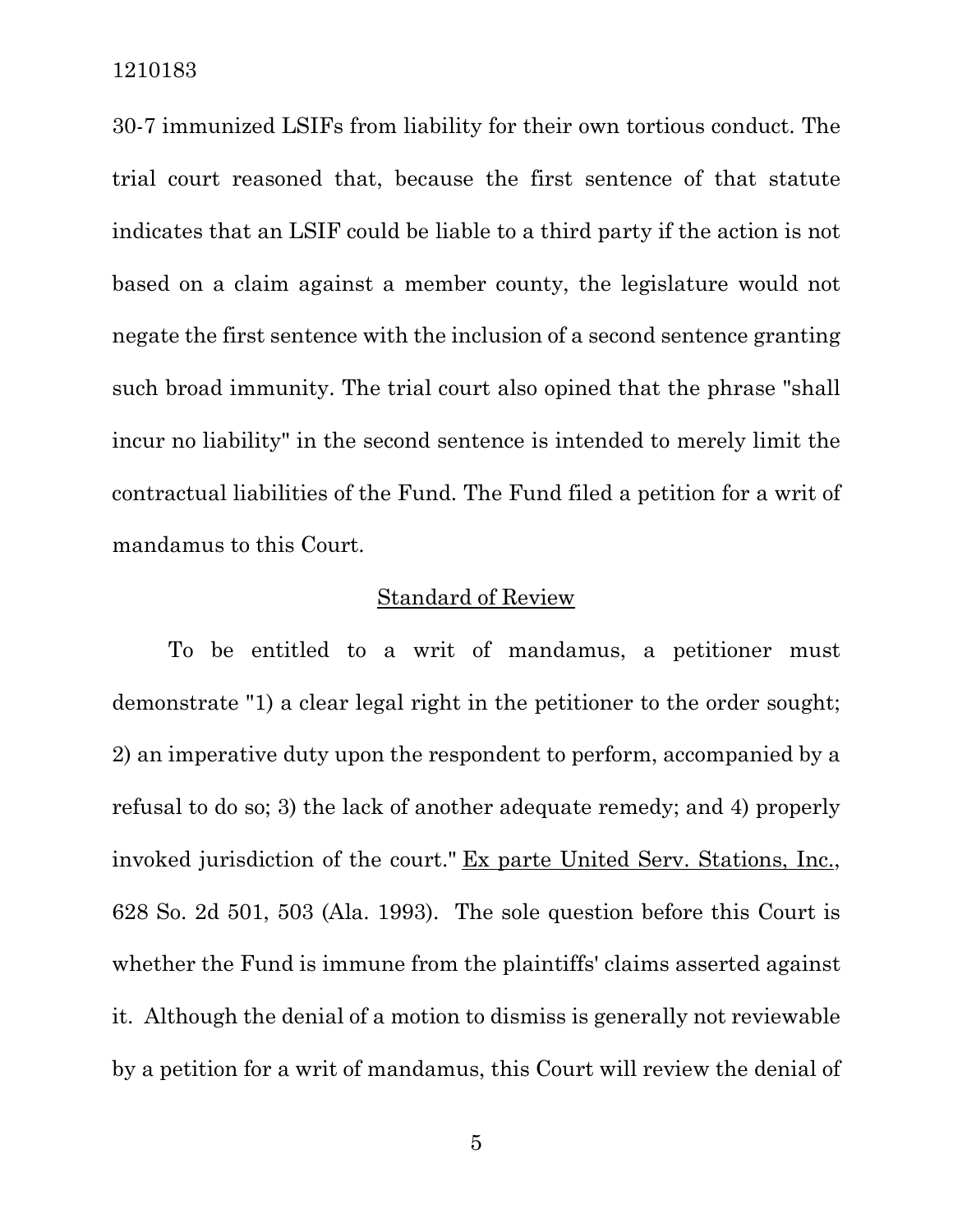a motion to dismiss that is premised on the assertion of statutory immunity. See Ex parte Haralson, 853 So. 2d 928, 931 n.2 (Ala. 2003).

#### Discussion

The Fund argues that it is entitled to a writ of mandamus because, it asserts, § 11-30-7 grants immunity to the Fund and, therefore, the trial court should have dismissed the claims against it. The plaintiffs argue that their claims against the Fund arise from independent torts that they allege were committed by the Fund itself in connection with its inspection of the premises and, therefore, that § 11-30-7 does not apply to bar their claims against the Fund.

The first step in interpreting a statute is to ascertain and effectuate the legislative intent by looking to the plain language of the statute. League of Women Voters v. Renfro, 292 Ala. 128, 290 So. 2d 167 (1974); City of Bessemer v. McClain, 957 So. 2d 1061, 1074 (Ala. 2006). The first sentence of § 11-30-7 states that "[n]o liability self-insurance fund nor the trustees thereof shall be subject to suit by any third party on account of a claim against a member county or its officers and employees."[2](#page-5-0) The

<span id="page-5-0"></span><sup>2</sup> Section 11-30-1(3), Ala. Code 1975, defines a "claim" to include: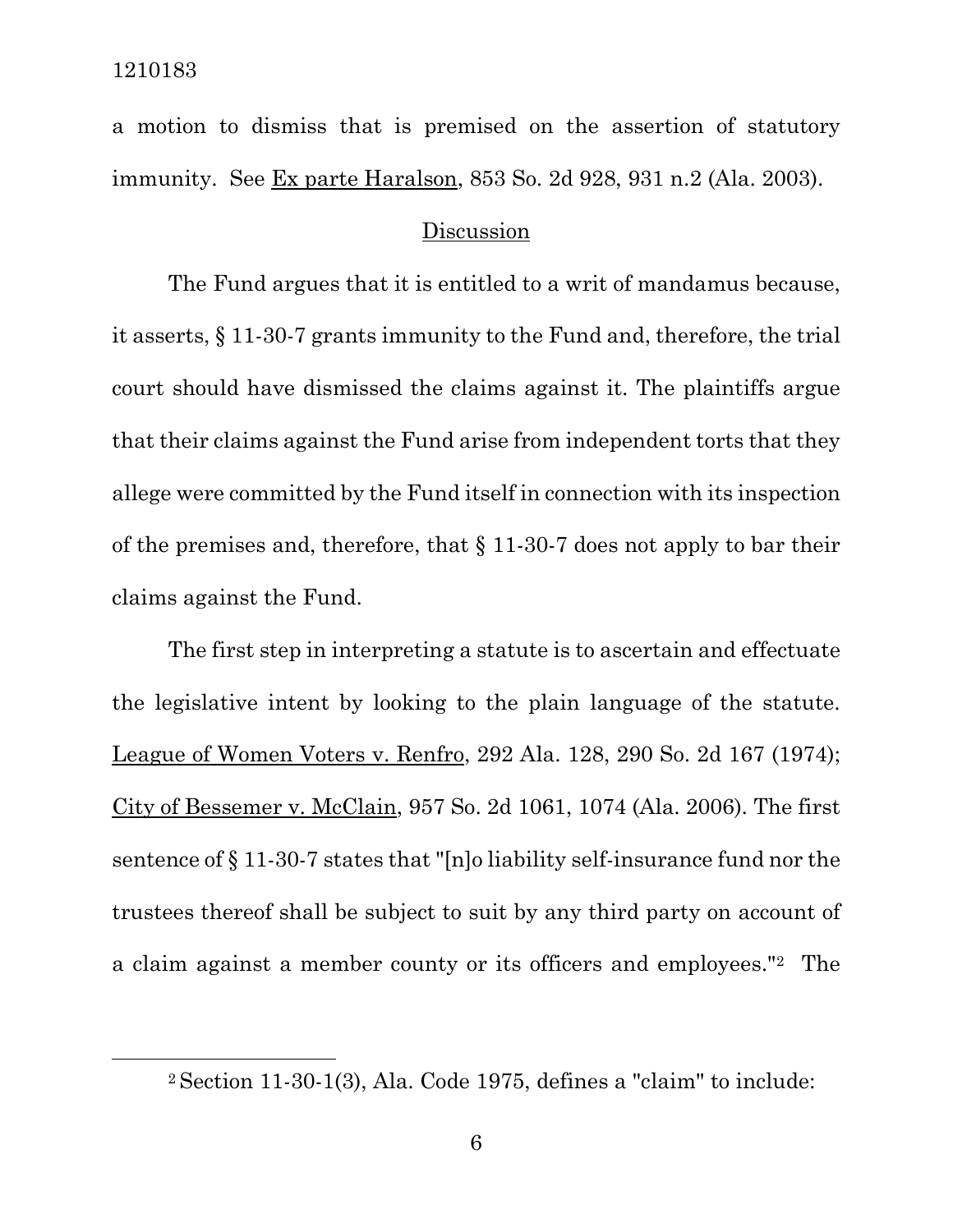purpose of this provision is to prohibit a claimant from bringing a direct action against an LSIF for the purpose of recovering damages for injury or damage allegedly caused to the claimant by a member county or its officers or employees. The first sentence of § 11-30-7, however, does not bar actions against an LSIF arising from the LSIF's own independent tortious conduct. See, e.g., Howton v. State Farm Mut. Auto. Ins. Co., 507 So. 2d 448, 450 (Ala. 1987) (holding that "the rule prohibiting direct actions" by a claimant against a tortfeasor's insurer does not bar suit against an insurer "where the insurer, acting independently of its insured, … commits a tort against[] a third-party claimant"). Accordingly, we agree with the plaintiffs that the first sentence of § 11- 30-7 does not entitle the Fund to immunity from claims based on its own alleged torts.

<sup>&</sup>quot;Any claim or suit filed against a member county for money damages which any person or other entity is legally entitled to recover for damages suffered as a result of bodily injury, death or property damage caused by a negligent or wrongful act or omission committed by any employee, officer, or servant of the member county while acting within the line and scope of his or her employment under circumstances where the member county would be liable to the claimant for such damages under the laws of the State of Alabama …."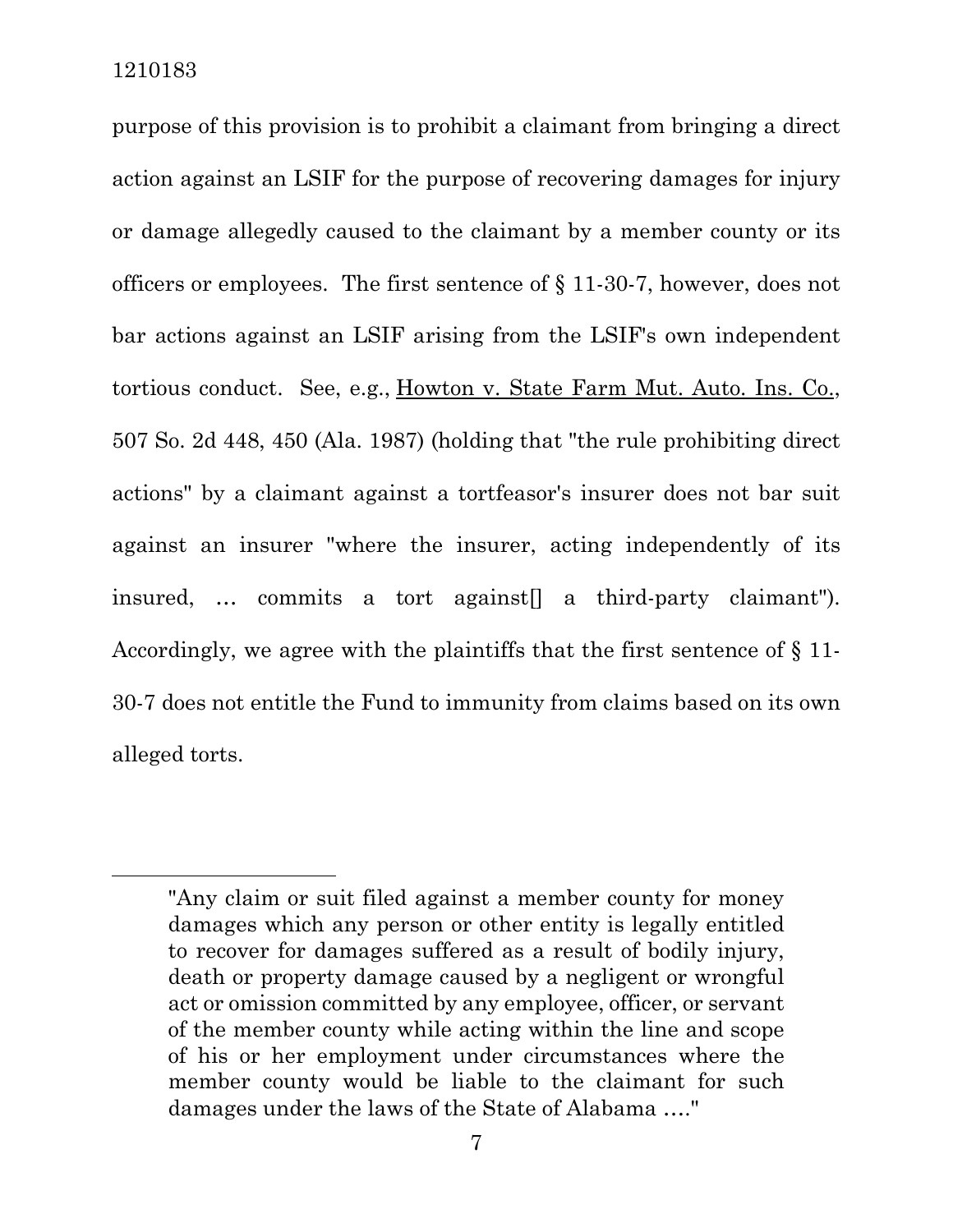The question remains, however, whether the second sentence of § 11-30-7 grants LSIFs immunity from third-party claims like those asserted by the plaintiffs in this case. That sentence provides that an LSIF "shall incur no liability to any party other than that authorized and contracted for under provisions of [the Act]." § 11-30-7. The plaintiffs contend that this provision merely limits the contractual liability that an LSIF may incur and that it is not intended to grant broad immunity to an LSIF for its own tortious conduct. In reviewing the language of the provision, however, we note that the provision begins with a broad statement of immunity -- "[an LSIF] shall incur no liability to any party" -- to which it then provides a limited exception -- "other than that authorized and contracted for under the provisions of [the Act]." The "authorized and contracted for" language plainly references the power and authority expressly granted to an LSIF by § 11-30-3, Ala. Code 1975. Pursuant to that section, LSIFs are authorized to, among other things,

"enter into contracts with member counties; establish a schedule of benefits payable; establish a schedule of charges to be collected from member counties for benefits provided; enter into contracts with solvent insurance companies authorized to do business in this state; enter into management and consultant contracts; hire attorneys and employees; and, exercise such powers and authority incident to the purposes of [the Act]."

8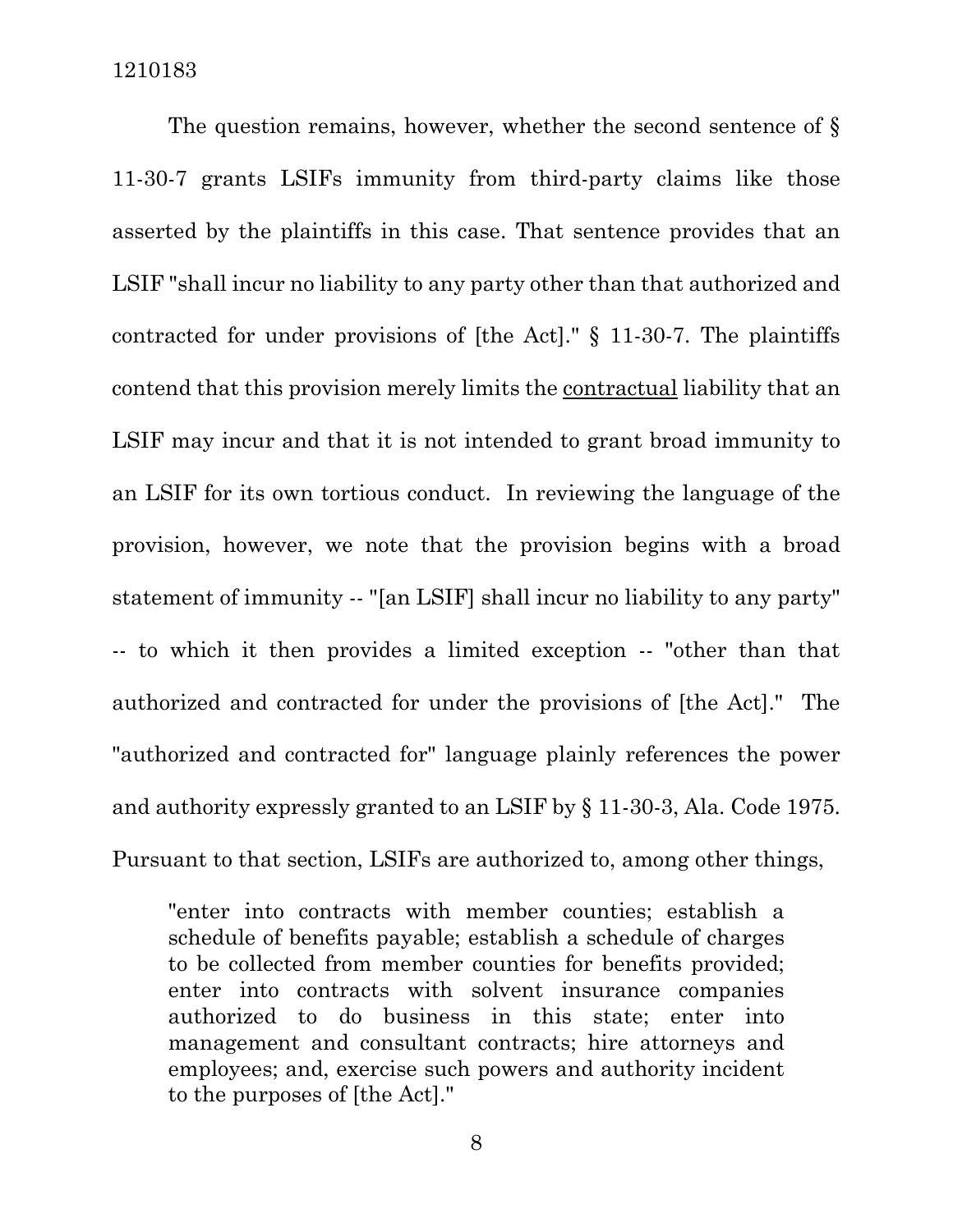Thus, according to the plain language of § 11-30-7, the liability of an LSIF is limited to the contractual liability that an LSIF may assume pursuant to § 11-30-3, i.e., contractual liability to member counties, solvent insurance companies, parties to management and consulting agreements, and employees and other contractual liability incident to the operation of an LSIF. Tort liability to third parties does not fall within the exception to the grant of immunity to LSIFs in § 11-30-7. Accordingly, we conclude that the plain language of § 11-30-7 bars liability against the Fund for the plaintiffs' claims arising out of the Fund's own alleged tortious conduct.[3](#page-8-0)

In reaching this conclusion, we note that LSIFs are public entities supported by pooled public funds appropriated by member county governments for the purpose of providing the member counties and their employees with affordable liability coverage, and we recognize that the legislature may have determined that immunizing LSIFs from tort liability would serve to protect those public funds and the public purpose served by LSIFs. Indeed, this Court has long recognized the legislature's

<span id="page-8-0"></span><sup>3</sup>We note that the Fund may indeed be contractually obligated to indemnify Jackson County for the claims asserted against it by the plaintiffs, although we take no position on the merits of such claims.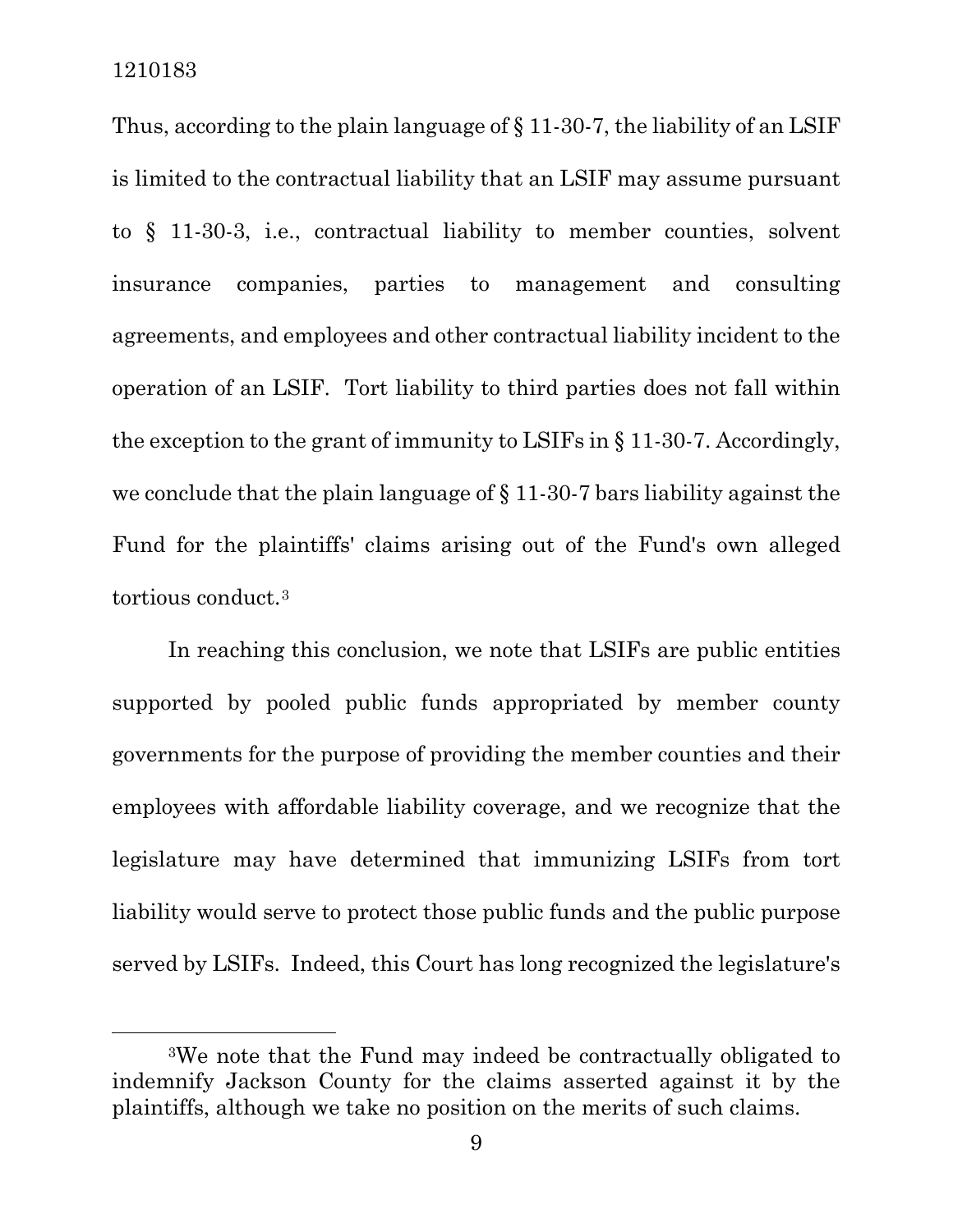ability to extend immunity from tort liability to counties, municipalities, and other governmental entities. See, e.g., Jackson v. City of Florence, 294 Ala. 592, 600, 320 So. 2d 68, 75 (1975); Ex parte Birmingham Airport Auth., 274 So. 3d 964 (Ala. 2018). Furthermore, we are confident in our interpretation of § 11-30-7 in view of the nearly contemporaneously enacted Risk Management Cooperative Act, § 16-8-42.1, Ala. Code 1975. Similar in purpose to the Act, the Risk Management Cooperative Act authorizes boards of education to form risk-management cooperatives for the purpose of pooling resources and funds to provide for "risk management alternatives," § 16-8-42.1(b), and the drafters of that act used language nearly identical to the language in § 11-30-7. Indeed, like § 11-30-7, the Risk Management Cooperative Act limits the liability of a risk-management cooperative to "that authorized and contracted for under provisions of this section," § 16-8-42.1(h), but the legislature added an additional and notable exception. Section 16-8-43(h) provides, in its entirety:

"(h) No risk management cooperative nor the trustees, employees or agents thereof, shall be subject to suit by any third party on account of claim against a member board of education. It shall incur no liability to any party other than that authorized and contracted for under provisions of this section. Provided, however, that this section shall not prohibit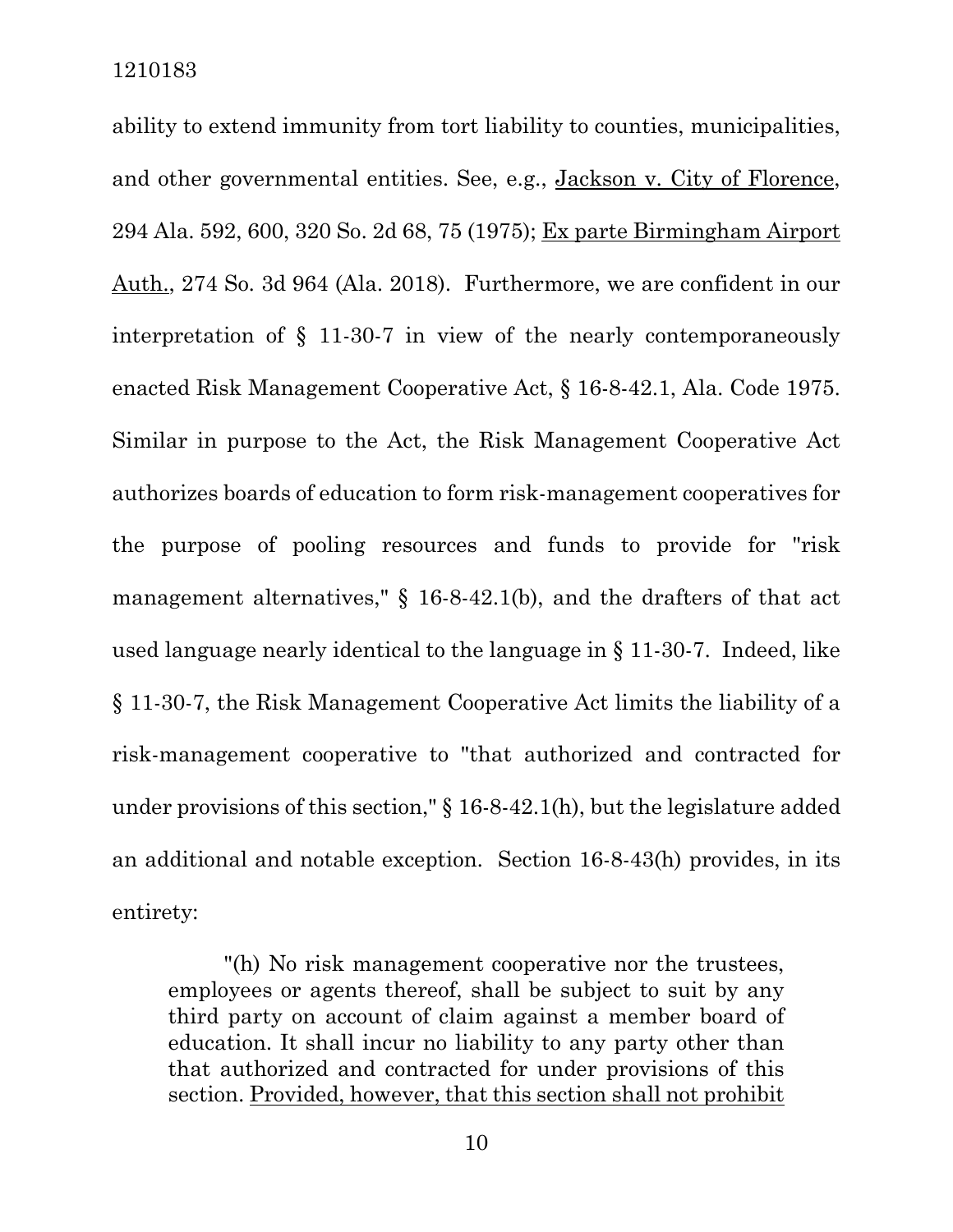# an action for fraud brought directly against said risk management cooperative or its agents."

(Emphasis added.) That the legislature found it necessary to include an express provision authorizing tort liability for fraud against a riskmanagement cooperative indicates that it viewed the preceding sentence, which is nearly identical to the second sentence of  $\S 11-30-7$ , as otherwise prohibiting such liability. See Ex parte Johnson, 474 So. 2d 715, 717 (Ala. 1985) ("It is a fundamental principle of statutory construction that statutes covering the same or similar subject matter should be construed in pari materia.").

Nor do we agree with the plaintiffs that the second sentence of § 11- 30-7 renders the first sentence of that statute superfluous. To the contrary, as indicated above, the first sentence provides that a claimant may not bring a direct action against an LSIF on account of a claim it has against a member county. This clarifies that Alabama's direct-action statute, § 27-23-1, Ala. Code 1975, which provides a right for a claimant to recover directly against a tortfeasor's insurer under certain circumstances, does not apply to an LSIF. Although an LSIF is not subject to a direct action brought by a third-party claimant, an LSIF may nevertheless be contractually liable to indemnify a member county for a